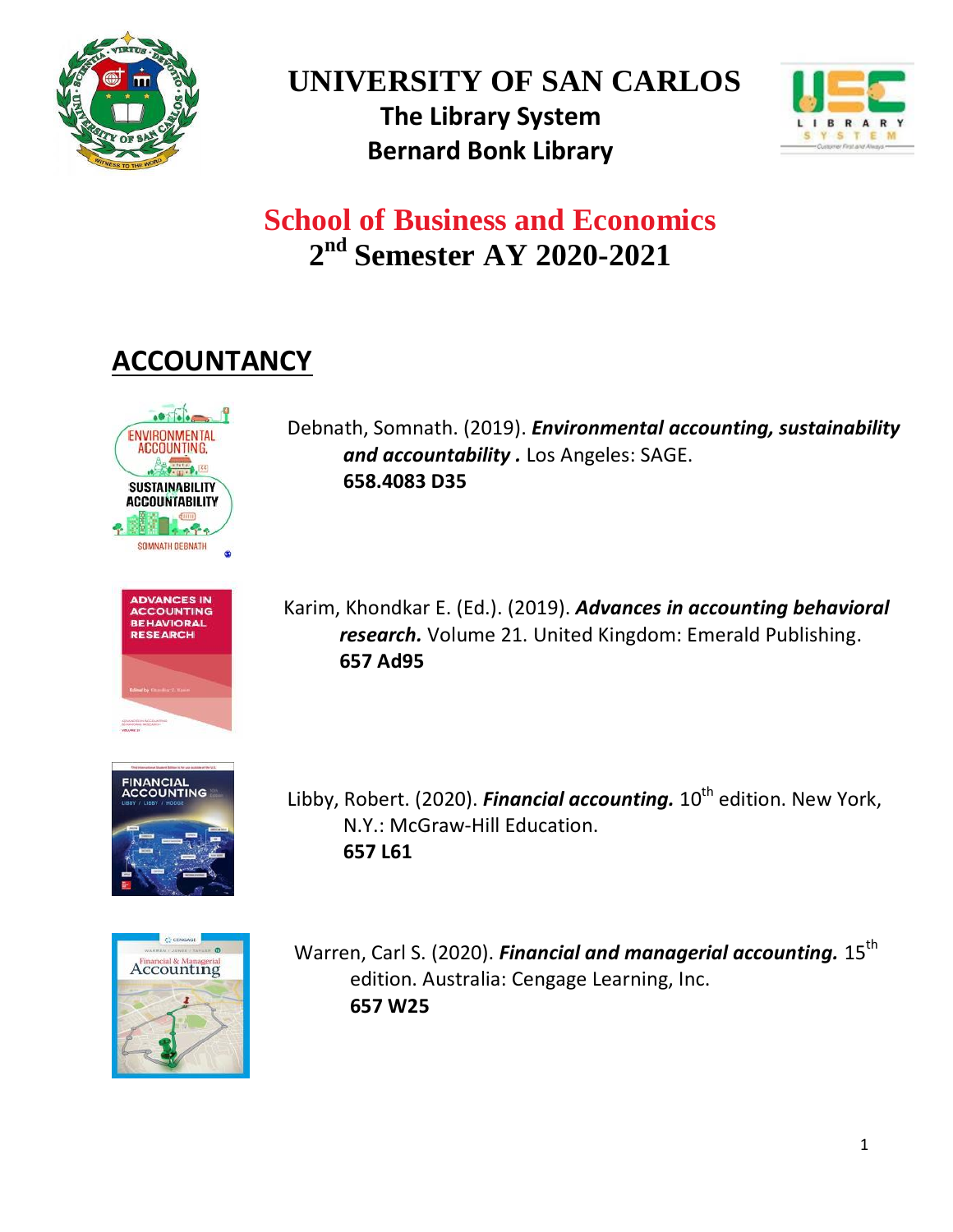### **BUSINESS ADMINISTRATION**



Achillas, Charisios. (2019). *[Green supply chain management.](http://library.usc.edu.ph:8080/#section=resource&resourceid=533596469¤tIndex=0&view=fullDetailsDetailsTab)* Abingdon, Oxon: Routledge, Taylor & Francis Group. **658.7 Ac46**



Bateman, Thomas. (2019). *[Management: leading & collaborating](http://library.usc.edu.ph:8080/#section=resource&resourceid=587698598¤tIndex=0&view=fullDetailsDetailsTab) [In a competitive world.](http://library.usc.edu.ph:8080/#section=resource&resourceid=587698598¤tIndex=0&view=fullDetailsDetailsTab)*13<sup>th</sup> edition. New York, N.Y.: McGraw-Hill Education. **658 B31**



Brennan, Kevin. (2019). *[Mastering product management: a step](http://library.usc.edu.ph:8080/#section=resource&resourceid=537599307¤tIndex=0&view=fullDetailsDetailsTab)[by-step guide.](http://library.usc.edu.ph:8080/#section=resource&resourceid=537599307¤tIndex=0&view=fullDetailsDetailsTab)* California: Kevin Brennan. **658.575 B75**



Brueggeman, William B. (2019). *[Real estate finance investments.](http://library.usc.edu.ph:8080/#section=resource&resourceid=581364264¤tIndex=0&view=fullDetailsDetailsTab)* 16<sup>th</sup> edition. New York: McGraw-Hill Education. **332.72 B83**



Cachon, Gerard. (2019). *[Matching supply with demand: an](http://library.usc.edu.ph:8080/#section=resource&resourceid=540428505¤tIndex=2&view=fullDetailsDetailsTab)* [Introduction to operations management.](http://library.usc.edu.ph:8080/#section=resource&resourceid=540428505¤tIndex=2&view=fullDetailsDetailsTab)  $4^{\text{th}}$  edition. New York, N.Y.: McGraw-Hill Education. **658.5 C11**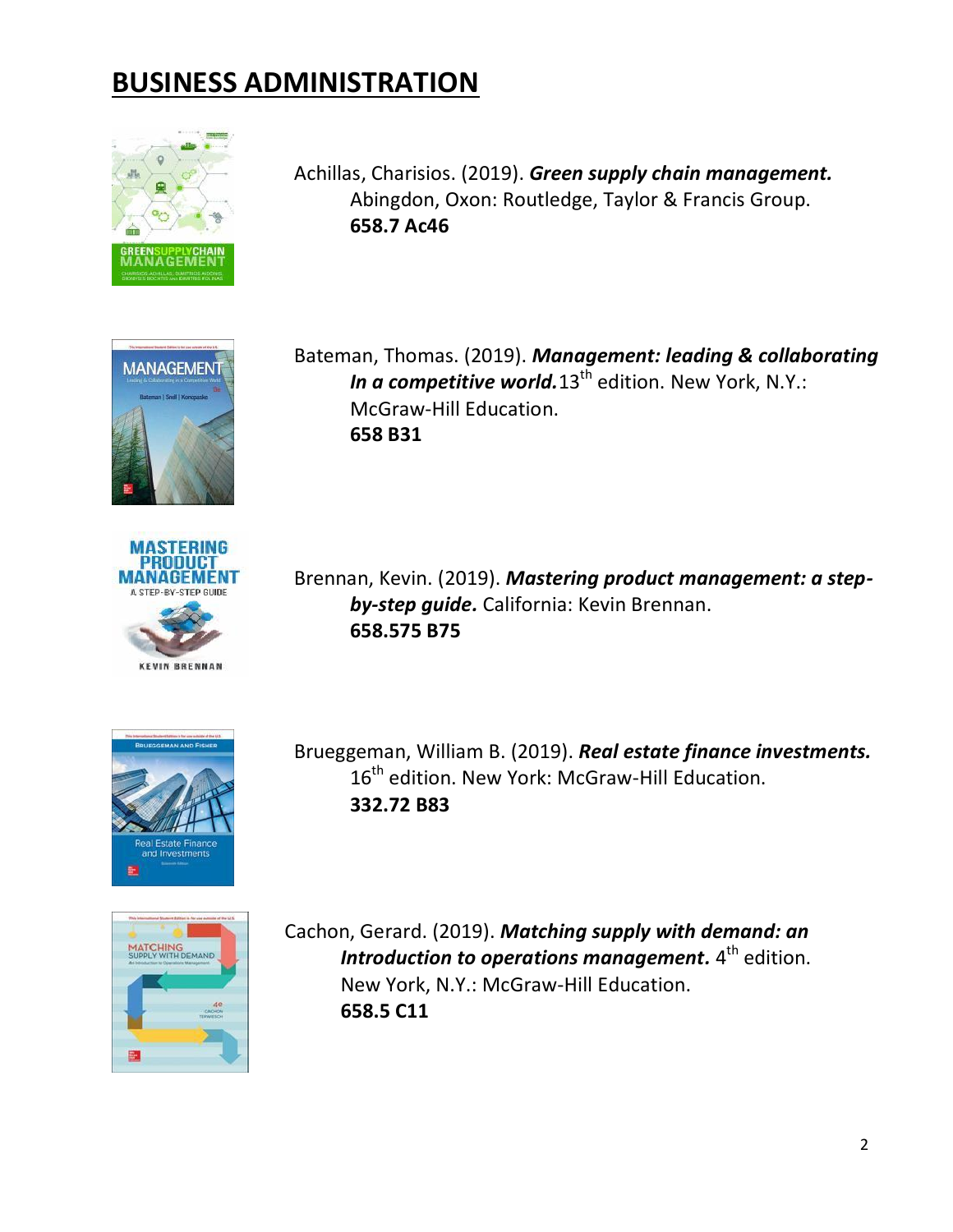

ENTREPRENEURIAL **FINANCIAL MANAGEMENT** 









Cachon, Gerard. (2019). **[Operations management.](http://library.usc.edu.ph:8080/#section=resource&resourceid=587694810¤tIndex=4&view=fullDetailsDetailsTab)** 2<sup>nd</sup> edition. New York, N.Y.: McGraw-Hill Education. **658.5 C11** 

Cornwall, Jeffrey R. (2020). *[Entrepreneurial financial management:](http://library.usc.edu.ph:8080/#section=resource&resourceid=541577964¤tIndex=0&view=fullDetailsDetailsTab) an applied approach.* 3<sup>rd</sup> [edition. New York: Routledge.](http://library.usc.edu.ph:8080/#section=resource&resourceid=541577964¤tIndex=0&view=fullDetailsDetailsTab) **[658.15 C81](http://library.usc.edu.ph:8080/#section=resource&resourceid=541577964¤tIndex=0&view=fullDetailsDetailsTab)**

Danial, Kiana. (2019). *[Cryptocurrency investing.](http://library.usc.edu.ph:8080/#section=resource&resourceid=587926036¤tIndex=0&view=fullDetailsDetailsTab)* Hoboken, New Jersey: John Wiley & Sons, Inc. **332.63 D22**

Dess, Gregory G. (2019). *[Strategic management: text and cases.](http://library.usc.edu.ph:8080/#section=resource&resourceid=579780693¤tIndex=0&view=fullDetailsDetailsTab)* 9<sup>th</sup> edition. New York: McGraw-Hill Education. **658.4012 D47**

Gerhart, Barry. (2020). *[Compensation.](http://library.usc.edu.ph:8080/#section=resource&resourceid=579777644¤tIndex=0&view=fullDetailsDetailsTab)* 13<sup>th</sup> edition. New York, N.Y.: McGraw-Hill Education. **658.32 G31**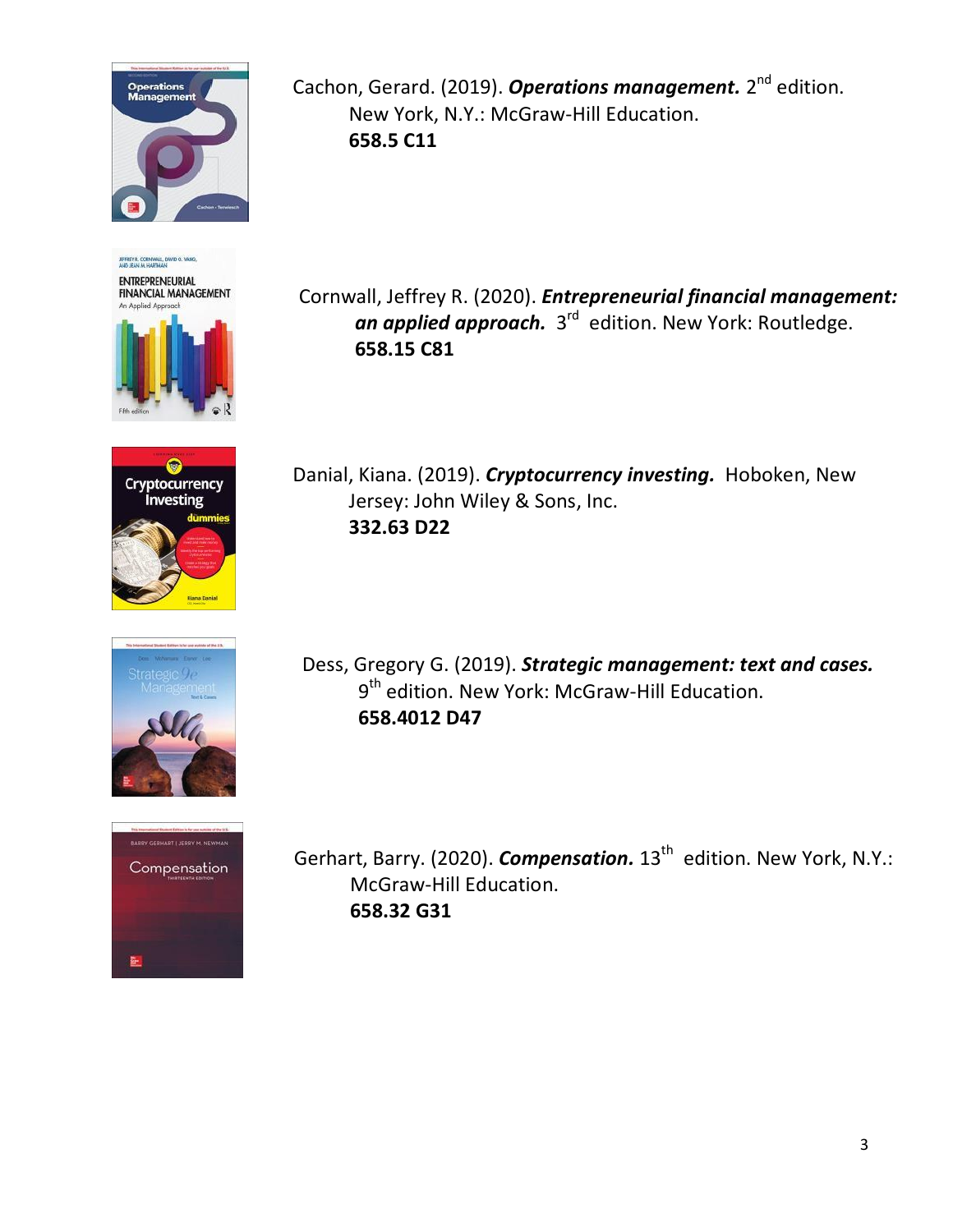





Grifiin, Ricky W. (2020). *[Organizational behavior: managing people](http://library.usc.edu.ph:8080/#section=resource&resourceid=478482704¤tIndex=1&view=fullDetailsDetailsTab)* And organizations. 13<sup>th</sup> [edition. Australia: Cengage.](http://library.usc.edu.ph:8080/#section=resource&resourceid=478482704¤tIndex=1&view=fullDetailsDetailsTab) **658.3 G87**

Hague, Paul N. (2019). *[The business models handbook: templates,](http://library.usc.edu.ph:8080/#section=resource&resourceid=541573514¤tIndex=0&view=fullDetailsDetailsTab) [theory and case studies.](http://library.usc.edu.ph:8080/#section=resource&resourceid=541573514¤tIndex=0&view=fullDetailsDetailsTab)*  $1^\text{st}$  edition. United Kingdom: Kogan Page Ltd. **658.4012 H12**

Heizer, Jay. (2020). *[Operations management: sustainability and](http://library.usc.edu.ph:8080/#section=resource&resourceid=578298230¤tIndex=0&view=fullDetailsDetailsTab)  [Supply chain management.](http://library.usc.edu.ph:8080/#section=resource&resourceid=578298230¤tIndex=0&view=fullDetailsDetailsTab)* England: Pearson. **658.5 H36**

Jackson, Benedict. (2019). *[Project management: a step-by-step](http://library.usc.edu.ph:8080/#section=resource&resourceid=592923769¤tIndex=0&view=fullDetailsDetailsTab) guide.* [New York, N.Y.: Larsen and Keller Education.](http://library.usc.edu.ph:8080/#section=resource&resourceid=592923769¤tIndex=0&view=fullDetailsDetailsTab) **658.404 J13**



Johnson, P. Fraser. (2020). *[Purchasing and supply management](http://library.usc.edu.ph:8080/#section=resource&resourceid=589511693¤tIndex=0&view=fullDetailsDetailsTab)*. 16<sup>th</sup> edition. New York: N.Y.: McGraw-Hill Education. **658.72 J63**



Johnston, Oliver. (2019). *[Procurement and supply chain](http://library.usc.edu.ph:8080/#section=resource&resourceid=544748527¤tIndex=0&view=fullDetailsDetailsTab)  management*[. Forest Hills, New York: Willford Press.](http://library.usc.edu.ph:8080/#section=resource&resourceid=544748527¤tIndex=0&view=fullDetailsDetailsTab) **658.7 J64**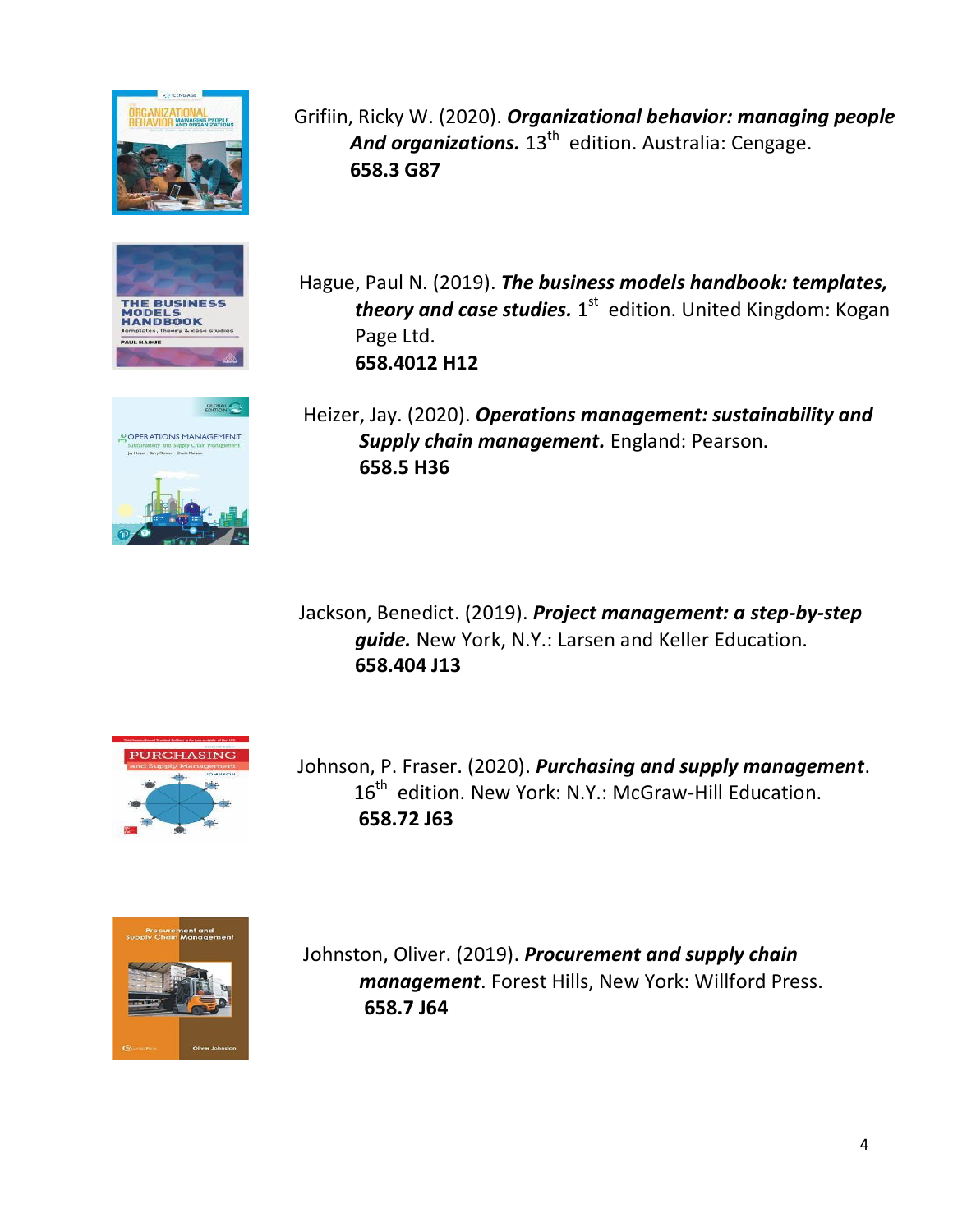



Lewicki, Roy J.(2020). *[Negotiation](http://library.usc.edu.ph:8080/#section=resource&resourceid=535884866¤tIndex=0&view=fullDetailsDetailsTab)*. 8<sup>th</sup> edition. New York: N.Y.: McGraw-Hill Education. **658.4052 L58**

Kerzner, Harold. (2019). *[Using the project management maturity](http://library.usc.edu.ph:8080/#section=resource&resourceid=535203015¤tIndex=1&view=fullDetailsDetailsTab)* 

Hoboken, New Jersey: John Wiley and Sons, Inc.

**658.404 K47**

*[Model: strategic planning for project management](http://library.usc.edu.ph:8080/#section=resource&resourceid=535203015¤tIndex=1&view=fullDetailsDetailsTab)***. 3<sup>rd</sup> ed.** 



Lussier, Robert N. (2019). *[Human resource management: functions,](http://library.usc.edu.ph:8080/#section=resource&resourceid=544748549¤tIndex=0&view=fullDetailsDetailsTab)* **[Applications, and skill development.](http://library.usc.edu.ph:8080/#section=resource&resourceid=544748549¤tIndex=0&view=fullDetailsDetailsTab)** 3<sup>rd</sup> edition. Los Angeles: SAGE. **658.4052 L58**



McShane, Steven L. (2019). *Organizational behavior*. 4<sup>th</sup> edition. New York, NY: McGraw-Hill Education. **302.35 M24**



Moore, James. (2020). *[Product management: how to create real](http://library.usc.edu.ph:8080/#section=resource&resourceid=537598946¤tIndex=0&view=fullDetailsDetailsTab)  [value with effective product management.](http://library.usc.edu.ph:8080/#section=resource&resourceid=537598946¤tIndex=0&view=fullDetailsDetailsTab)* California: [?]. **658.575 M78**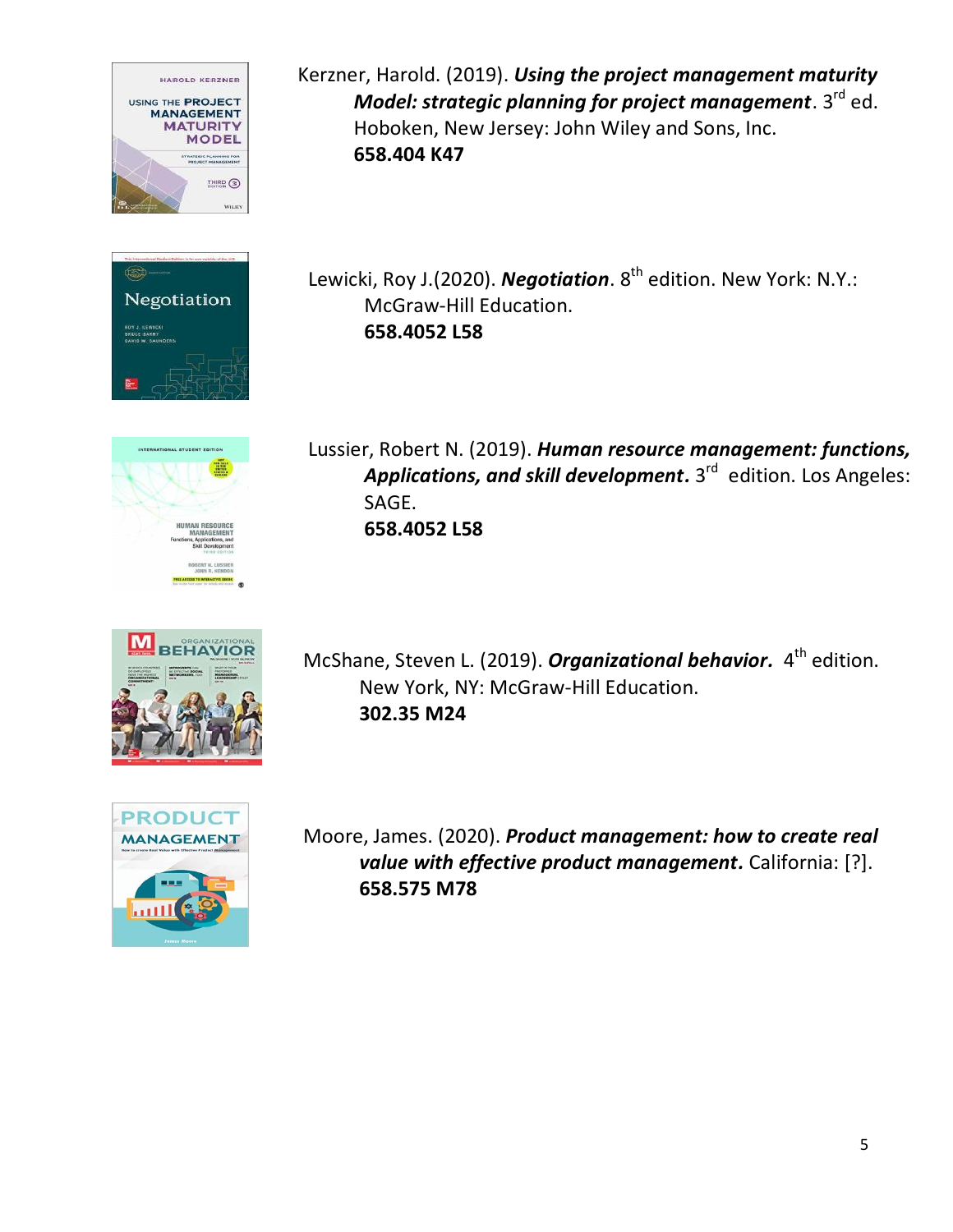



Cannon OB. ු ප  $\bullet$ **MARKETING** 



Muller, Max. (2019). *[Essentials of inventory management.](http://library.usc.edu.ph:8080/#section=resource&resourceid=593272940¤tIndex=0&view=fullDetailsDetailsTab)* 3<sup>rd</sup> ed. [United States]: HarperCollins Leadership. **658.787 M91**



Perreault, William. (2019). *[Essentials of marketing: a marketing](http://library.usc.edu.ph:8080/#section=resource&resourceid=535889566¤tIndex=0&view=fullDetailsDetailsTab) [Strategy planning approach.](http://library.usc.edu.ph:8080/#section=resource&resourceid=535889566¤tIndex=0&view=fullDetailsDetailsTab)* 16<sup>th</sup> edition. New York, N.Y.: McGraw-Hill Education. **658.8 P42**





Rothaermel, Frank T. (2019). *[Strategic management.](http://library.usc.edu.ph:8080/#section=resource&resourceid=541573564¤tIndex=11&view=fullDetailsDetailsTab)* New York: [McGraw-Hill.](http://library.usc.edu.ph:8080/#section=resource&resourceid=541573564¤tIndex=11&view=fullDetailsDetailsTab) **658.4012 R74**

Saks, Alan M. (2019). *[Managing performance through training](http://library.usc.edu.ph:8080/#section=resource&resourceid=535205880¤tIndex=1&view=fullDetailsDetailsTab)* development. 8<sup>th</sup> [edition. Canada: Nelson.](http://library.usc.edu.ph:8080/#section=resource&resourceid=535205880¤tIndex=1&view=fullDetailsDetailsTab) **658.3124 Sa29**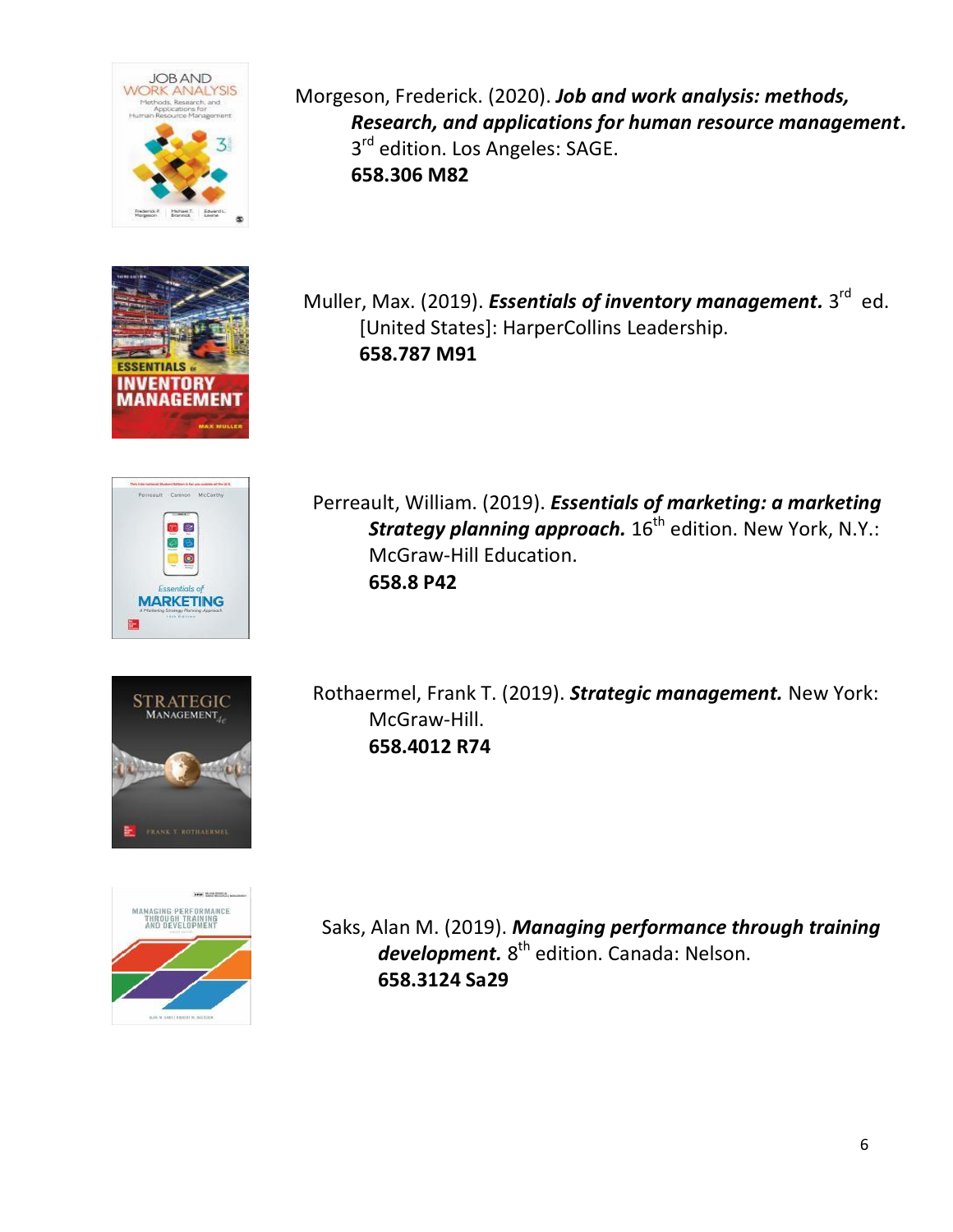



Schaeffer, Eric. (2019). *[Reinventing the product: how to transform](http://library.usc.edu.ph:8080/#section=resource&resourceid=543398866¤tIndex=0&view=fullDetailsDetailsTab) [Your business and create value in the digital age.](http://library.usc.edu.ph:8080/#section=resource&resourceid=543398866¤tIndex=0&view=fullDetailsDetailsTab)* [London: Kogan Page Ltd.](http://library.usc.edu.ph:8080/#section=resource&resourceid=543398866¤tIndex=0&view=fullDetailsDetailsTab) **658.575 Sch13**

Schilling, Melissa A. (2020). *[Strategic management of technological](http://library.usc.edu.ph:8080/#section=resource&resourceid=579778075¤tIndex=1&view=fullDetailsDetailsTab)* [Innovation.](http://library.usc.edu.ph:8080/#section=resource&resourceid=579778075¤tIndex=1&view=fullDetailsDetailsTab) 6<sup>th</sup> edition. New York: McGraw-Hill Education. **658.575 Sch33**



Snyder, Lawrence. (2019). *[Fundamentals of supply chain theory.](http://library.usc.edu.ph:8080/#section=resource&resourceid=577169897¤tIndex=0&view=fullDetailsDetailsTab)* 2<sup>nd</sup> edition. New York: John Wiley and Sons, Inc. **658.701 Sn92**



Thompson, Arthur A. (2020). *[Crafting & executing strategy: the](http://library.usc.edu.ph:8080/#section=resource&resourceid=541573843¤tIndex=0&view=fullDetailsDetailsTab) [quest for competitive advantage: concepts and cases.](http://library.usc.edu.ph:8080/#section=resource&resourceid=541573843¤tIndex=0&view=fullDetailsDetailsTab)*  22<sup>nd</sup> edition. New York: McGraw-Hill Education. **658.4012 T7**



WISNER - TAN - LEONG

Wisner, Joel D. (2019). *[Principles of supply chain management: a](http://library.usc.edu.ph:8080/#section=resource&resourceid=578528585¤tIndex=0&view=fullDetailsDetailsTab)*  [Balanced approach.](http://library.usc.edu.ph:8080/#section=resource&resourceid=578528585¤tIndex=0&view=fullDetailsDetailsTab) 5<sup>th</sup> edition. Australia: Cengage. **658.7 W76**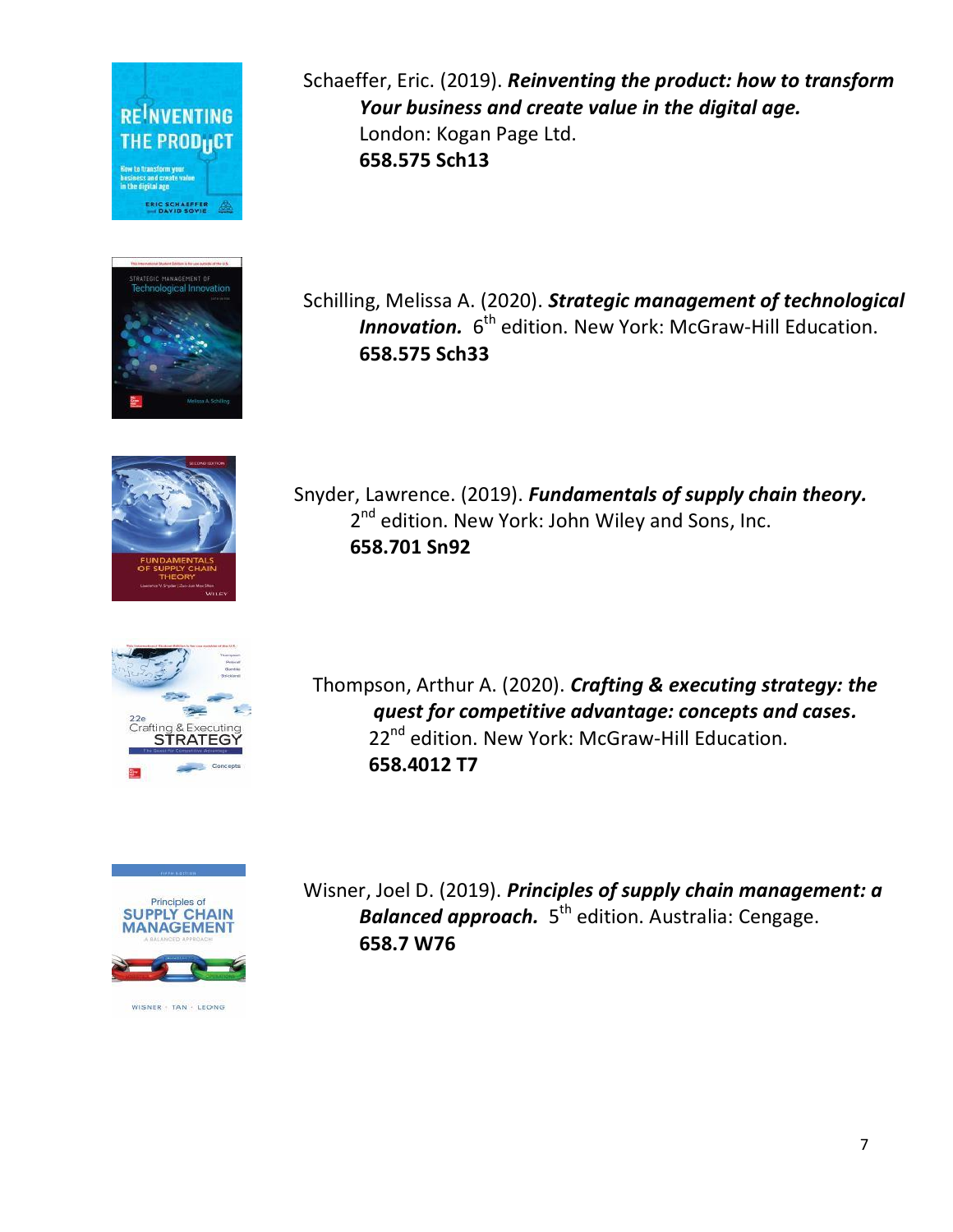



Frank, Robert. (2019). *[Principles of macroeconomics.](http://library.usc.edu.ph:8080/#section=resource&resourceid=540882138¤tIndex=0&view=fullDetailsDetailsTab)* 7<sup>th</sup> edition. New York: McGraw-Hill Education. **339 F85**

#### *HOSPITALITY & TOURISM MANAGEMENT*



Banerjee, Pratyush. (2019). *[Practical application of HR analytics:](http://library.usc.edu.ph:8080/#section=resource&resourceid=588379602¤tIndex=0&view=fullDetailsDetailsTab) [A step-by-step guide.](http://library.usc.edu.ph:8080/#section=resource&resourceid=588379602¤tIndex=0&view=fullDetailsDetailsTab)* Los Angeles: SAGE. **658.300727 B22**



3G E-Learning. (2019). *[Core concepts in hospitality and tourism:](http://library.usc.edu.ph:8080/#section=resource&resourceid=541342338¤tIndex=1&view=fullDetailsDetailsTab)  [hotel management.](http://library.usc.edu.ph:8080/#section=resource&resourceid=541342338¤tIndex=1&view=fullDetailsDetailsTab)* New York, N.Y.: 3G E-Learning. **647.94068 T41**